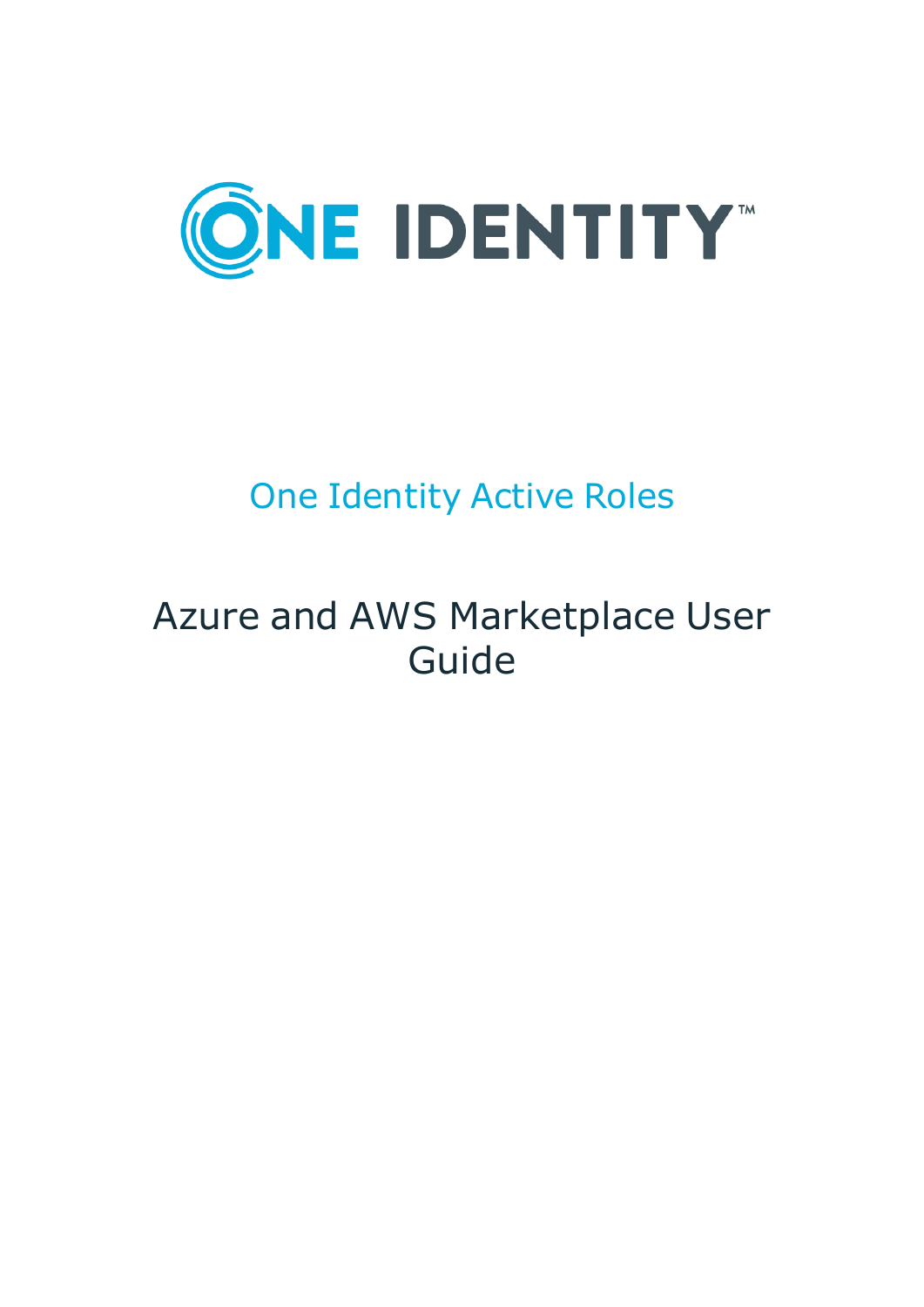#### **Copyright 2020 One Identity LLC.**

#### **ALL RIGHTS RESERVED.**

This guide contains proprietary information protected by copyright. The software described in this guide is furnished under a software license or nondisclosure agreement. This software may be used or copied only in accordance with the terms of the applicable agreement. No part of this guide may be reproduced or transmitted in any form or by any means, electronic or mechanical, including photocopying and recording for any purpose other than the purchaser's personal use without the written permission of One Identity LLC .

The information in this document is provided in connection with One Identity products. No license, express or implied, by estoppel or otherwise, to any intellectual property right is granted by this document or in connection with the sale of One Identity LLC products. EXCEPT AS SET FORTH IN THE TERMS AND CONDITIONS AS SPECIFIED IN THE LICENSE AGREEMENT FOR THIS PRODUCT, ONE IDENTITY ASSUMES NO LIABILITY WHATSOEVER AND DISCLAIMS ANY EXPRESS, IMPLIED OR STATUTORY WARRANTY RELATING TO ITS PRODUCTS INCLUDING, BUT NOT LIMITED TO, THE IMPLIED WARRANTY OF MERCHANTABILITY, FITNESS FOR A PARTICULAR PURPOSE, OR NON-INFRINGEMENT. IN NO EVENT SHALL ONE IDENTITY BE LIABLE FOR ANY DIRECT, INDIRECT, CONSEQUENTIAL, PUNITIVE, SPECIAL OR INCIDENTAL DAMAGES (INCLUDING, WITHOUT LIMITATION, DAMAGES FOR LOSS OF PROFITS, BUSINESS INTERRUPTION OR LOSS OF INFORMATION) ARISING OUT OF THE USE OR INABILITY TO USE THIS DOCUMENT, EVEN IF ONE IDENTITY HAS BEEN ADVISED OF THE POSSIBILITY OF SUCH DAMAGES. One Identity makes no representations or warranties with respect to the accuracy or completeness of the contents of this document and reserves the right to make changes to specifications and product descriptions at any time without notice. One Identity does not make any commitment to update the information contained in this document.

If you have any questions regarding your potential use of this material, contact:

One Identity LLC. Attn: LEGAL Dept 4 Polaris Way Aliso Viejo, CA 92656

Refer to our Web site ([http://www.OneIdentity.com](http://www.oneidentity.com/)) for regional and international office information.

#### **Patents**

One Identity is proud of our advanced technology. Patents and pending patents may apply to this product. For the most current information about applicable patents for this product, please visit our website at [http://www.OneIdentity.com/legal/patents.aspx](http://www.oneidentity.com/legal/patents.aspx).

#### **Trademarks**

One Identity and the One Identity logo are trademarks and registered trademarks of One Identity LLC. in the U.S.A. and other countries. For a complete list of One Identity trademarks, please visit our website at [www.OneIdentity.com/legal](http://www.oneidentity.com/legal). All other trademarks are the property of their respective owners.

#### **Legend**

**WARNING: A WARNING icon highlights a potential risk of bodily injury or property damage, for which industry-standard safety precautions are advised. This icon is often associated with electrical hazards related to hardware.**

**CAUTION: A CAUTION icon indicates potential damage to hardware or loss of data if** A **instructions are not followed.**

Active Roles Azure and AWS Marketplace User Guide Updated - April 2020 Version - -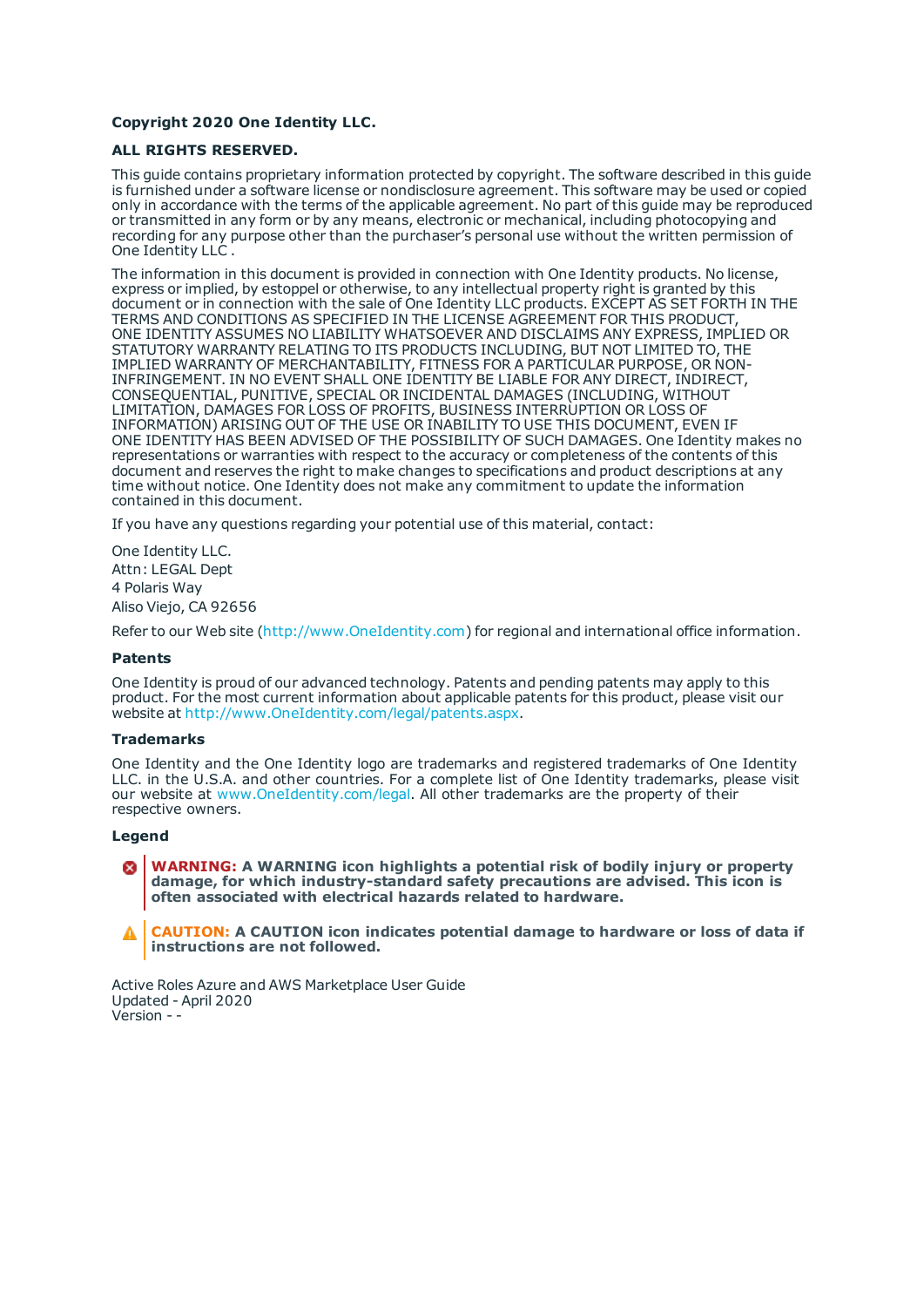# **Contents**

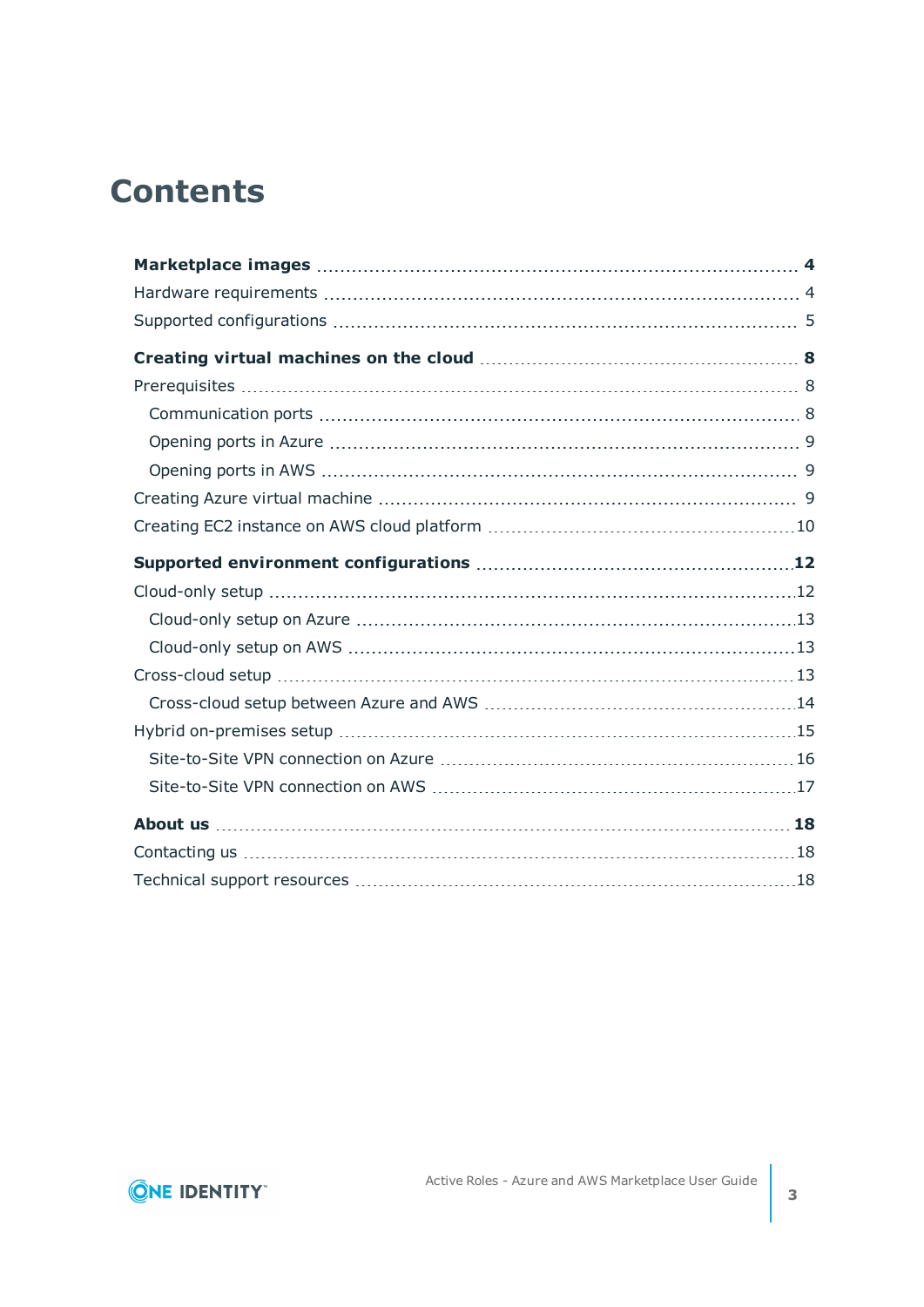**1**

# **Marketplace images**

<span id="page-3-0"></span>Active Roles supports AWS and Azure cloud platforms. You can utilize Active Roles Marketplace images available on Azure or AWS Marketplace using the available organization subscription. The below images contain Active Roles 7.4.1 preinstalled but not configured with different Active Roles components:

- Active Roles Service on Windows Server 2016
- Active Roles Web on Windows Server 2016
- Active Roles Service and Web on Windows Server 2016
- Active Roles Service on Windows Server 2019
- Active Roles Web on Windows Server 2019
- Active Roles Service and Web on Windows Server 2019

IMPORTANT: Above mentioned images contain specific components of Active Roles 7.4.1 according to their respective configurations, such as, Service, Web, or both. For additional Active Roles components, you should modify the Active Roles installation. For more information on modifying Active Roles installation, see the *Active Roles Quick Start Guide*.

**CAUTION: Currently, AWS EC2 instances that are preinstalled with Active Roles are not available on AWS Marketplace. However, with the AWS subscription you can create virtual machines or EC2 instances, install Active Roles, and configure them using the prerequisites and the procedure provided in the document.**

## <span id="page-3-1"></span>**Hardware requirements**

This section briefs about the minimum hardware requirements to ensure optimal performance.

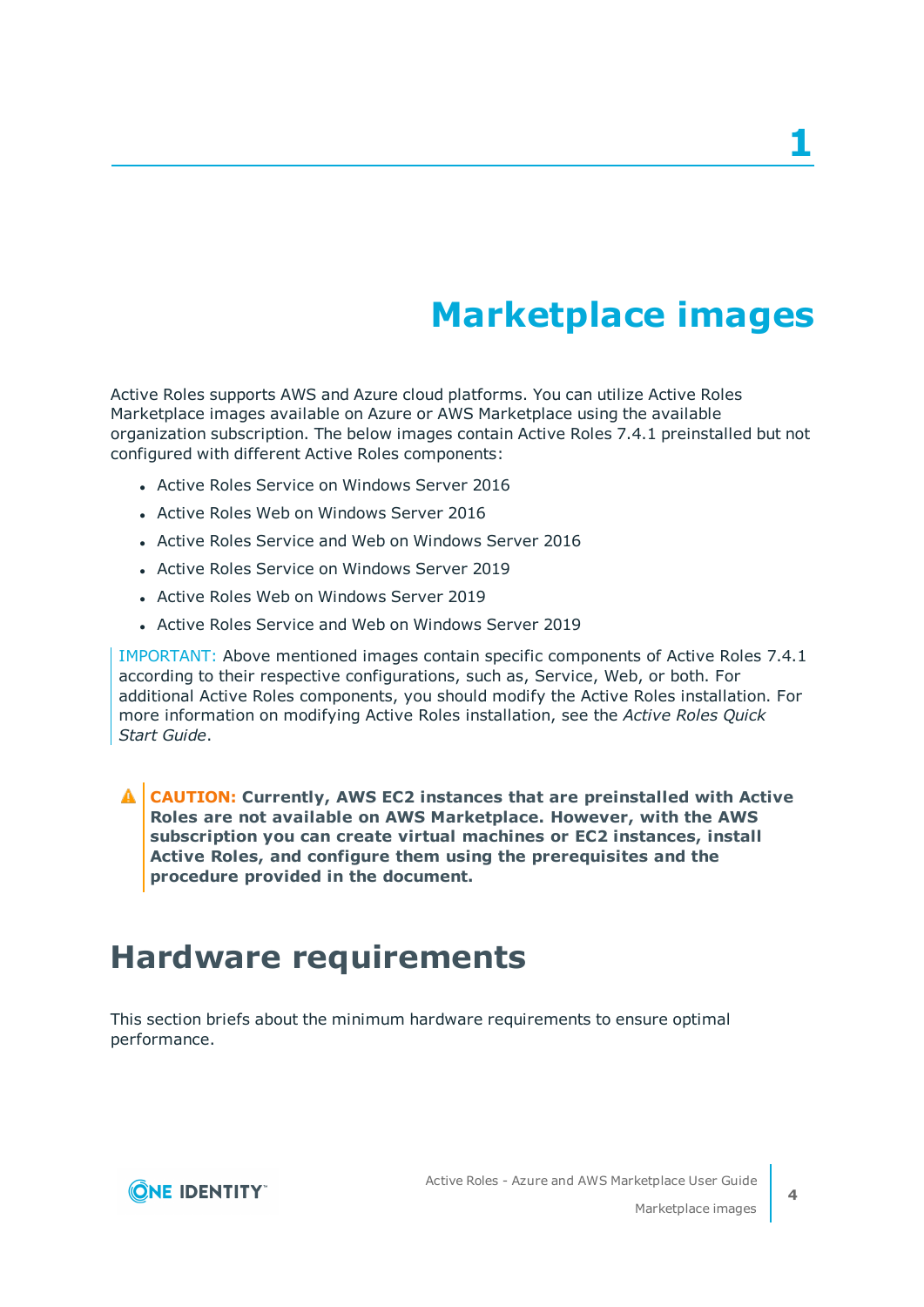- A server with Microsoft Windows Server 2016, 4 Core vCPUs, and 8GB RAM- Used as a Domain Controller with ADFS services that connects to Azure hosted AD.
- A server with Microsoft Windows Server 2016, 4 Core vCPUs, and 8GB RAM- Used as an Exchange Server
- A server with Microsoft Windows Server 2012, 1 Core vCPUs, and 2GB RAM- Used for Administration activity
- A server with Microsoft Windows Server 2012, 1 Core vCPUs, 2GB RAM- Used for ARS Administrator portal, Self-Service portal, and Help desk portal.
- A server with Microsoft Windows Server 2012 R2, SQL Server 2012 SP4, 1 Core vCPUs, and 2GB RAM- Used as a Database Server.
- A server with Microsoft Windows Server 2016, 8 Core vCPUs, and 16GB RAM- Used for Synchronization services.

NOTE: The minimum hardware requirement specified here is applicable for small environments. For a more detailed information about the recommended configuration on small and medium environment, see Supported [configurations.](#page-4-0)

# <span id="page-4-0"></span>**Supported configurations**

This topic briefs about the supported configurations in Azure and AWS Marketplace images.

Before choosing a type of Azure VM or AWS EC2 instance, see the links available here, that help in selecting the suitable configuration based on the requirement.

- For Azure- [https://azure.microsoft.com/en-us/pricing/details/virtual](https://azure.microsoft.com/en-us/pricing/details/virtual-machines/windows/)[machines/windows/](https://azure.microsoft.com/en-us/pricing/details/virtual-machines/windows/)
- For AWS- <https://aws.amazon.com/ec2/instance-types/>

The following examples briefly outline the types of environments supported by Active Roles on Azure and AWS Virtual machine configurations:

- <sup>l</sup> **Small**
	- Active Directory environment with 15000 AD accounts.
	- Dynamic Groups with 3000 Users.
	- Group Families on Department/location attributes.
	- 10 Virtual Attributes on the User Objects.
	- Managed Units with 10 Virtual Attributes.
	- Enable Mailbox provisioning on Exchange server.
	- Script Policies for Provisioning Home Folders, set attributes such Description, Manager, property generation policy, de-provisioning policy.
	- Quest Authentication Services Add-ON.

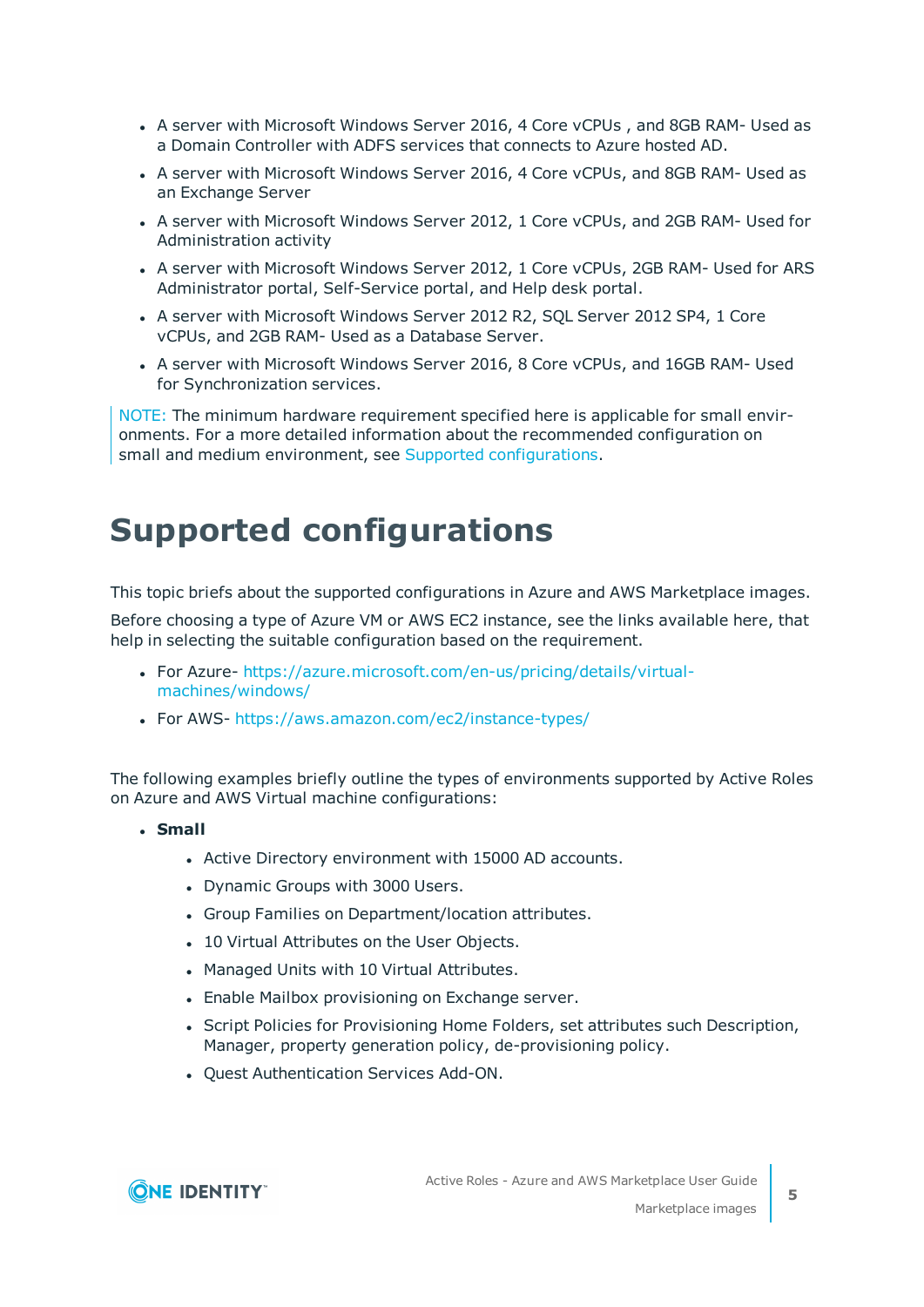### <sup>l</sup> **Medium**

- Active Directory environment with 50000 AD accounts.
- Dynamic Groups with 10000 Users.
- Group Families on Department/location attributes.
- 10 Virtual Attributes on the User Objects.
- Managed Units with 10 Virtual Attributes.
- Enable Mailbox provisioning on Exchange server.
- Script Policies for Provisioning Home Folders, set attributes such Description, Manager, property generation policy, de-provisioning policy.
- Workflows to modify the user objects.
- Ouest Authentication Services Add-ON.

IMPORTANT: One Identity recommends to use the Azure-F4s series for environment with 30 to 50 concurrent users for optimal performance. For more information on the supported configurations, see the table below.

### **A** CAUTION:

- <sup>l</sup> **Currently, AWS EC2 instances that are preinstalled with Active Roles are not available on AWS Marketplace. However, with the AWS subscription you can create virtual machines or EC2 instances, install Active Roles, and configure them using the prerequisites and the procedure provided in the Active Roles on Azure and AWS Marketplace User Guide.**
- <sup>l</sup> **The configurations mentioned here have limited support depending on the quantity of Dynamic Groups (DG), Managed Units (MU), policies, scripts, workflows, and other infrastructural considerations. One Identity reserves the right to withhold support until the customer moves the configuration inline with the Supported configurations.**

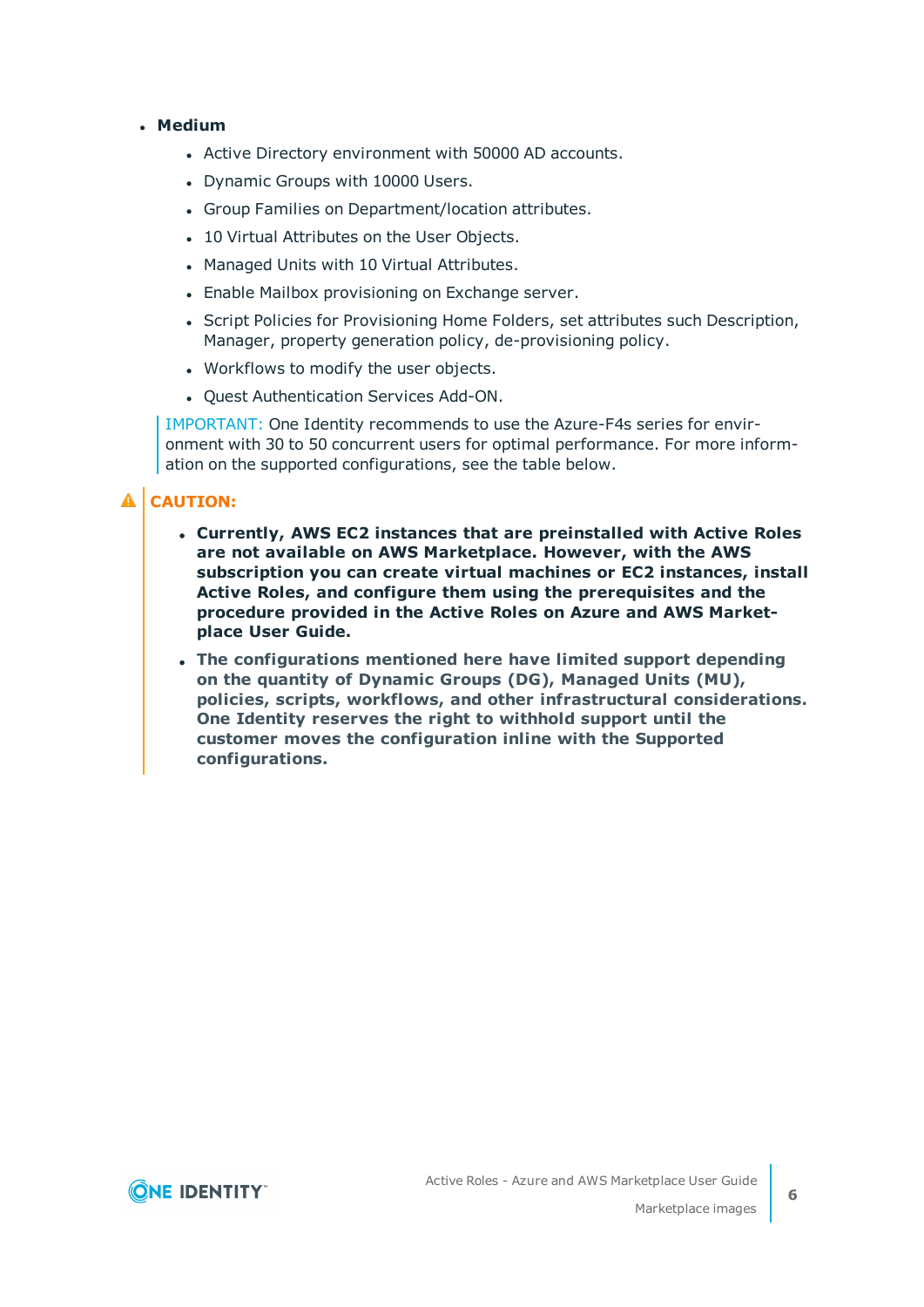### **Legend:**

- **W** Web service
- **.** S- Active Roles service
- **WS-** Web service and Active Roles service

### **Table 1: Fully Supported Platforms for Active Roles Deployments**

| <b>Environment</b> | <b>VM Configuration</b>       | <b>Concurrent</b><br><b>Users</b> | <b>Active Roles Components</b> |             |           |                        |             |            |  |
|--------------------|-------------------------------|-----------------------------------|--------------------------------|-------------|-----------|------------------------|-------------|------------|--|
|                    |                               |                                   | <b>Windows</b><br>2016         |             |           | <b>Windows</b><br>2019 |             |            |  |
|                    |                               |                                   | W                              | $\mathbf S$ | <b>WS</b> | W                      | $\mathbf S$ | <b>WS</b>  |  |
| <b>Small</b>       | Azure- B4ms (4 vCPU<br>16GB)  | 50                                | <b>No</b>                      | <b>No</b>   | <b>No</b> | <b>No</b>              | <b>No</b>   | Yes        |  |
|                    | Azure-B2ms (2vCPU 8GB)        | 50                                | Yes                            | Yes         | Yes       | Yes                    | Yes         | <b>No</b>  |  |
|                    | Azure-B2s(2vCPU 4GB)          | 30                                | Yes                            | Yes         | Yes       | Yes                    | Yes         | <b>No</b>  |  |
|                    | Azure-B2s(2vCPU 4GB)          | 10                                | <b>No</b>                      | <b>No</b>   | <b>No</b> | <b>No</b>              | <b>No</b>   |            |  |
|                    | AWS-t2.large (2vCPU<br>8GB)   | 50                                | <b>No</b>                      | Yes         | Yes       | Yes                    | Yes         | No         |  |
|                    | AWS-t2.xlarge (4vCPU<br>16GB) | 50                                | Yes                            | <b>No</b>   | <b>No</b> | <b>No</b>              | <b>No</b>   | <b>Yes</b> |  |
|                    | AWS-t2.medium (2vCPU<br>4GB)  | 50                                | Yes                            | Yes         | Yes       | Yes                    | Yes         | Yes        |  |
| <b>Medium</b>      | Azure-B2s (2vCPU 4GB)         | 10                                | Yes                            | Yes         | Yes       | Yes                    | Yes         | Yes        |  |
|                    | Azure-B2 series               | 30                                | <b>Yes</b>                     | Yes         | Yes       | Yes                    | Yes         | <b>No</b>  |  |
|                    | Azure-F4s series              | 30                                | Yes                            | Yes         | Yes       | Yes                    | Yes         | Yes        |  |
|                    | Azure-F4s series              | 50                                | Yes                            | Yes         | Yes       | Yes                    | Yes         | Yes        |  |
|                    | AWS-t2.xlarge (4vCPU<br>16GB) | 50                                | <b>Yes</b>                     | Yes         | Yes       | Yes                    | Yes         | Yes        |  |
|                    | AWS-t3a.medium (2vCPU<br>4GB) | 10                                | Yes                            | Yes         | Yes       | Yes                    | Yes         | Yes        |  |



**7**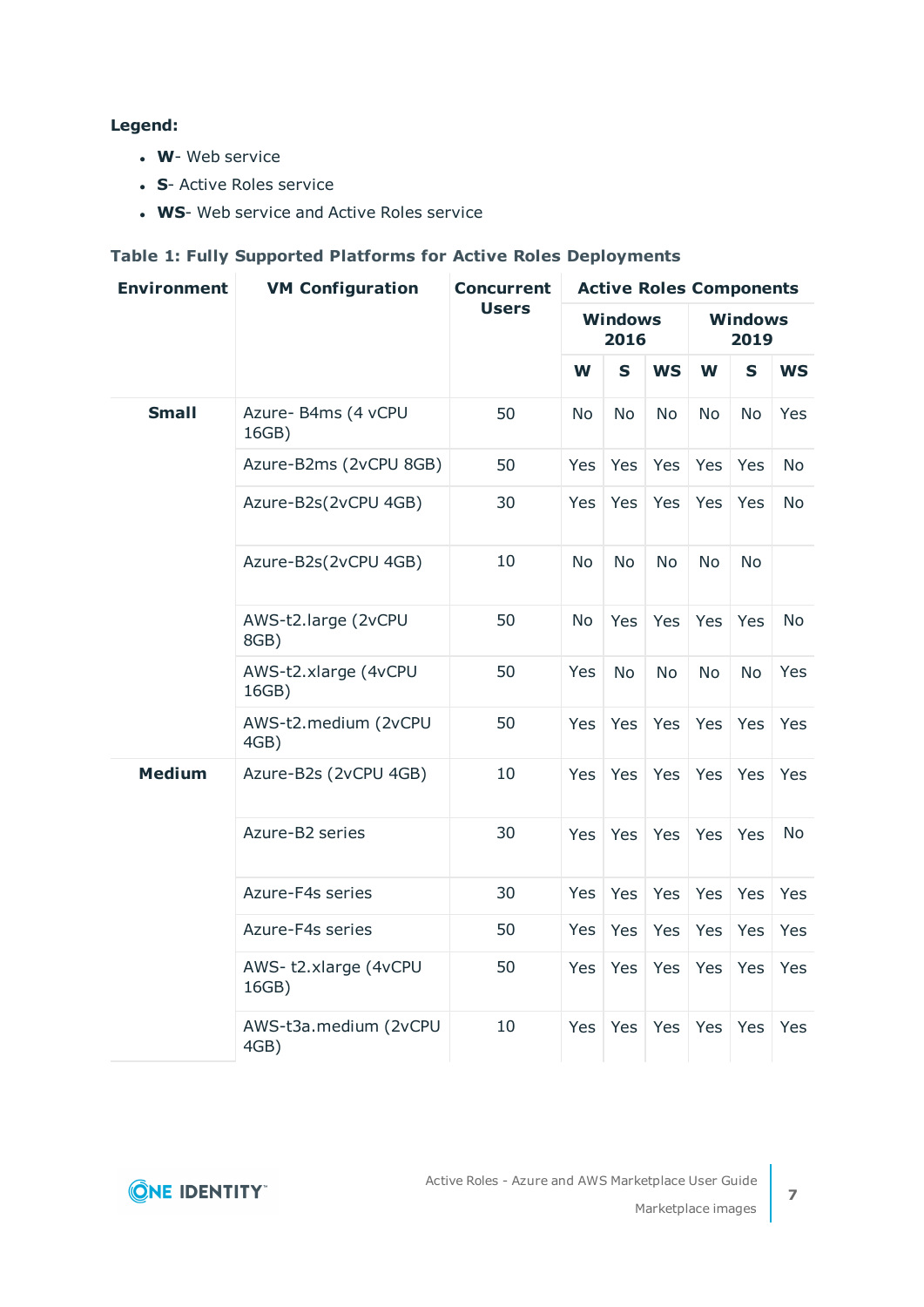# <span id="page-7-0"></span>**Creating virtual machines on the cloud**

This topic briefs about creating virtual machines on the cloud. Before creating virtual machines on the cloud, ensure that the prerequisites are met.

## <span id="page-7-1"></span>**Prerequisites**

- Configure the domain controller before deploying the Active Roles virtual machine on the cloud.
- Configure the SQL server before deploying the Active Roles virtual machine on the cloud.
	- The health of the Active Roles Administration service depends on the access permissions the Administration service has on the SQL Server. For the list of required permissions see, SQL Server permissions in the Active Roles Quick Start Guide. For additional SQL Server port requirements, see [https://docs.microsoft.com/en-us/sql/sql-server/install/configure-the](https://docs.microsoft.com/en-us/sql/sql-server/install/configure-the-windows-firewall-to-allow-sql-server-access?view=sql-server-ver15)[windows-firewall-to-allow-sql-server-access?view=sql-server-ver15.](https://docs.microsoft.com/en-us/sql/sql-server/install/configure-the-windows-firewall-to-allow-sql-server-access?view=sql-server-ver15)
- The domain controller and SQL server must be accessible to the Active Roles virtual machine on cloud.
- In the case of the on-premises hybrid configuration, add a domain controller and connect Active Roles to it.
- In case of an hybrid on-premises or cross-cloud configuration, network must be setup with the domain controller and SQL server should be accessible to Active Roles virtual machine on the cloud.

### <span id="page-7-2"></span>**Communication ports**

If the environment managed by Active Roles is protected by a firewall, then the applicable ports must be open between the Active Roles Administration Service and the managed

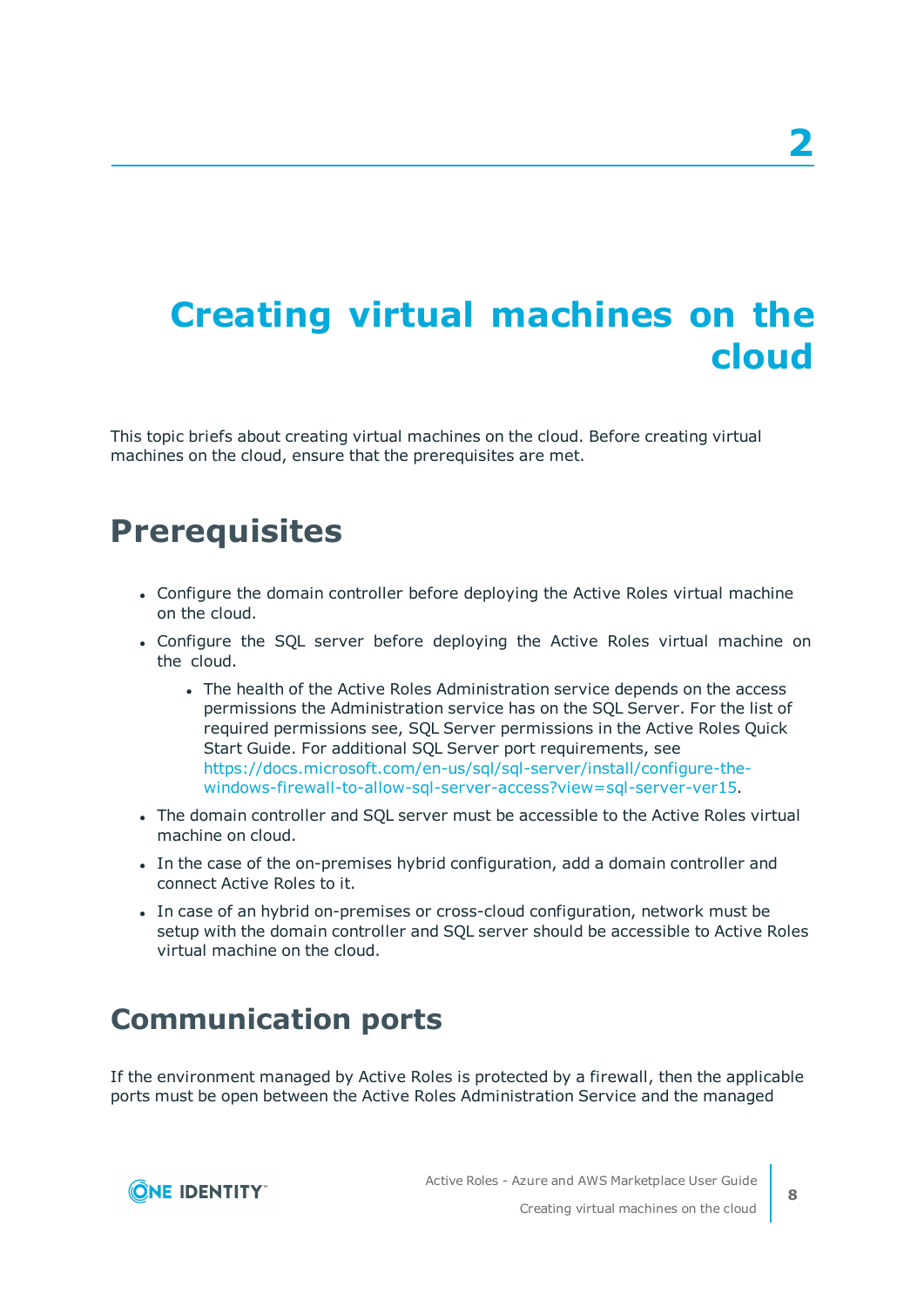environment. For example, if there is a firewall between Active Roles and DNS, then port 15172 must be open (Inbound/Outbound) on the Active Roles host (or the firewall between Active Roles and Exchange) and port 53 must be open on the DNS server (or the firewall between Active Roles and DNS).

For the list of communication ports, see *Active Roles Administration Guide*. For additional information on communication ports, see

[https://support.oneidentity.com/kb/30256/communication-ports-for-active-roles-service](https://support.oneidentity.com/kb/30256/communication-ports-for-active-roles-service-and-clients)[and-clients](https://support.oneidentity.com/kb/30256/communication-ports-for-active-roles-service-and-clients).

### <span id="page-8-0"></span>**Opening ports in Azure**

Create a network filter on a subnet or a VM network interface to open a port or create an endpoint to a virtual machine (VM) on Azure. You select the filters to control both inbound and outbound traffic, on a network security group attached to the resource that receives the traffic.

For more information on opening ports for Azure virtual machine, see [https://docs.microsoft.com/en-us/azure/virtual-machines/windows/nsg-quickstart-portal.](https://docs.microsoft.com/en-us/azure/virtual-machines/windows/nsg-quickstart-portal)

### <span id="page-8-1"></span>**Opening ports in AWS**

A security group acts as a virtual firewall that controls the traffic for one or more instances. You can add rules to each security group that allow traffic to or from its associated instances. If you have requirements that are not met by the security groups, you can maintain your own firewall on any of your instances apart from using the security groups.

Ensure for Windows-based AMIs an RDP port (3389) by default is open. WINRM (port 5985) must be open to the required IP address. For more information on opening ports for AWS instance, see [https://docs.aws.amazon.com/AWSEC2/latest/WindowsGuide/ec2-security](https://docs.aws.amazon.com/AWSEC2/latest/WindowsGuide/ec2-security-groups.html#adding-security-group-rule)[groups.html#adding-security-group-rule.](https://docs.aws.amazon.com/AWSEC2/latest/WindowsGuide/ec2-security-groups.html#adding-security-group-rule)

# <span id="page-8-2"></span>**Creating Azure virtual machine**

- 1. Log on to the Azure portal with appropriate credentials.
- 2. On the search bar, enter **Marketplace**.
- 3. In Marketplace, search for the **One Identity Active Roles** offer.
- 4. Select the required Active Roles component configuration image.
	- Service Only
	- Web Only

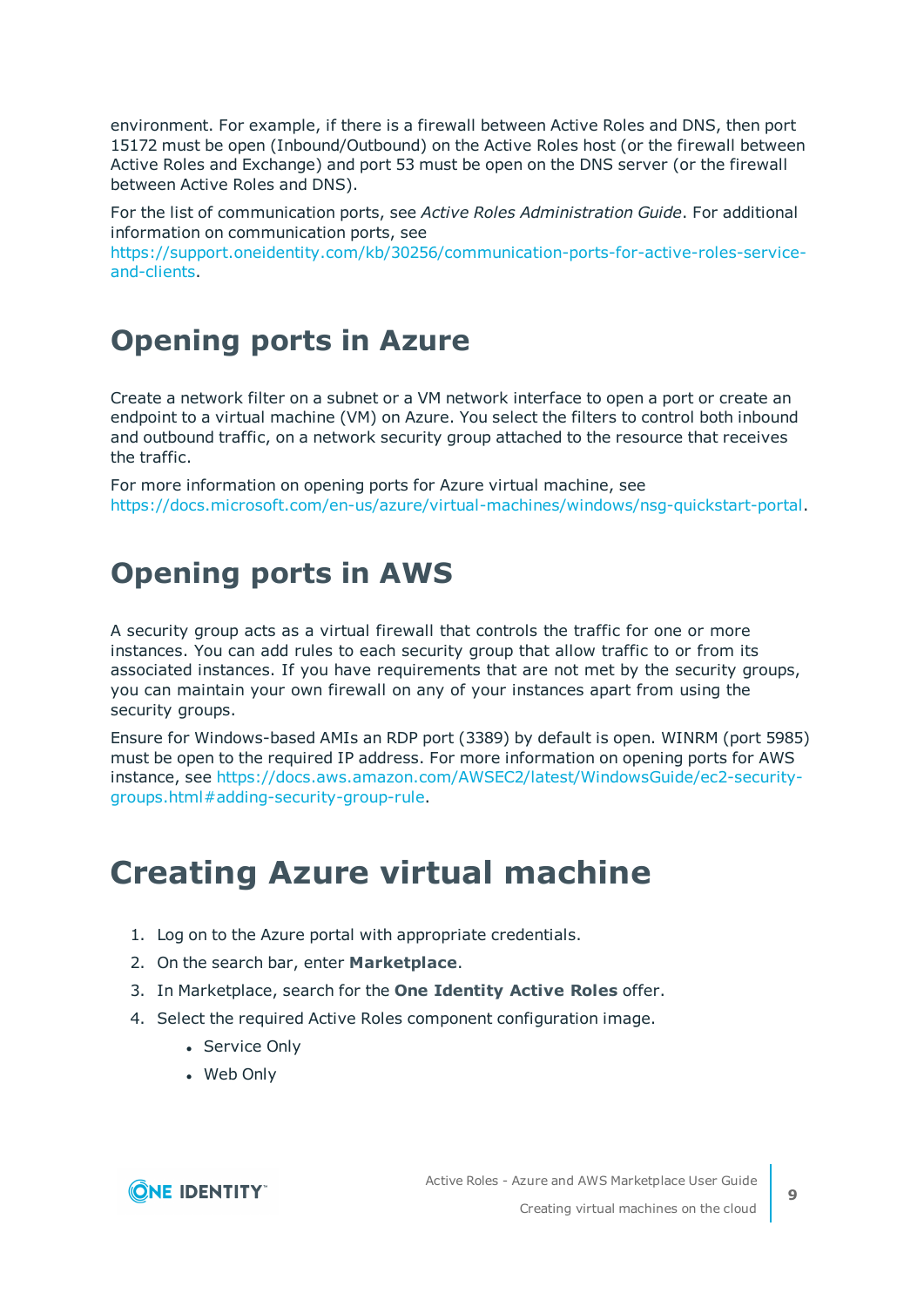- $\cdot$  Service + Web
- 5. Create an Azure virtual machine by providing appropriate inputs.

For Active Roles Service only or Web only Components, the recommended configuration **F4s series** or any other equivalent configuration.

6. After the virtual machine is created and running, join the virtual machine into your already configured domain as mentioned in the prerequisites topic. For more information on joining a virtual machine to a domain, see [https://docs.microsoft.com/en-us/windows-server/identity/ad-fs/deployment/join](https://docs.microsoft.com/en-us/windows-server/identity/ad-fs/deployment/join-a-computer-to-a-domain)[a-computer-to-a-domain](https://docs.microsoft.com/en-us/windows-server/identity/ad-fs/deployment/join-a-computer-to-a-domain).

NOTE: You can also use Azure artifact to join virtual machine to a domain.

7. Refer the *Active Roles Administration Guide* and the *Active Role Quick Start Guide* to proceed further with the configuration steps, as the process is similar to that of the on-premises environment.

# <span id="page-9-0"></span>**Creating EC2 instance on AWS cloud platform**

- **CAUTION: Currently, AWS EC2 instances that are preinstalled with Active Roles are not available on AWS Marketplace. However, with the AWS subscription you can create virtual machines or EC2 instances, install Active Roles, and configure them using the prerequisites and the procedure provided in the document.**
- 1. Log on to the AWS Console with appropriate credentials.
- 2. On the search bar, enter **AWS Marketplace** and click **Discover Products**..
- 3. Search for the **One Identity Active Roles** offer.
- 4. Select the required Active Roles component configuration image.
	- Service Only
	- Web Only
	- $\cdot$  Service + Web
- 5. Launch an AWS EC2 instance with required configuration.
- 6. For Active Roles Service only, Web only, or Service + Web Components, the minimum recommended configuration is **General purpose t2.xlarge – 4vCPUs, 16 GB RAM with Moderate Network Performance** or any other equivalent configuration.
- 7. After the virtual machine is created and running, join the virtual machine into your already configured domain as mentioned in the prerequisites topic. For more information on joining a virtual machine to a domain, see

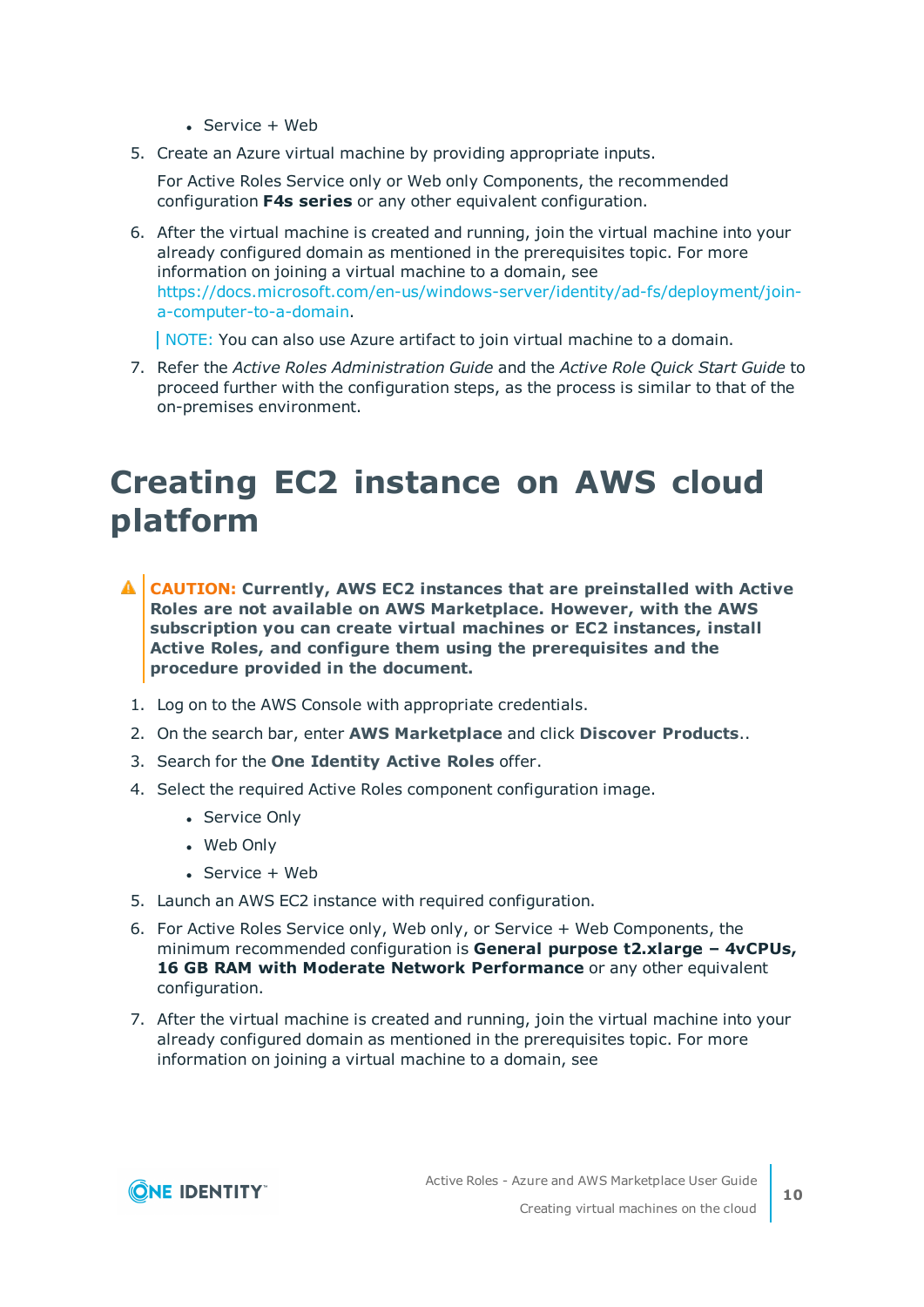[https://docs.aws.amazon.com/directoryservice/latest/admin-guide/join\\_windows\\_](https://docs.aws.amazon.com/directoryservice/latest/admin-guide/join_windows_instance.html) [instance.html.](https://docs.aws.amazon.com/directoryservice/latest/admin-guide/join_windows_instance.html)

8. Refer the *Active Roles Administration Guide* and the *Active Role Quick Start Guide* to proceed further with the configuration steps, as the process is similar to that of the on-premises environment.

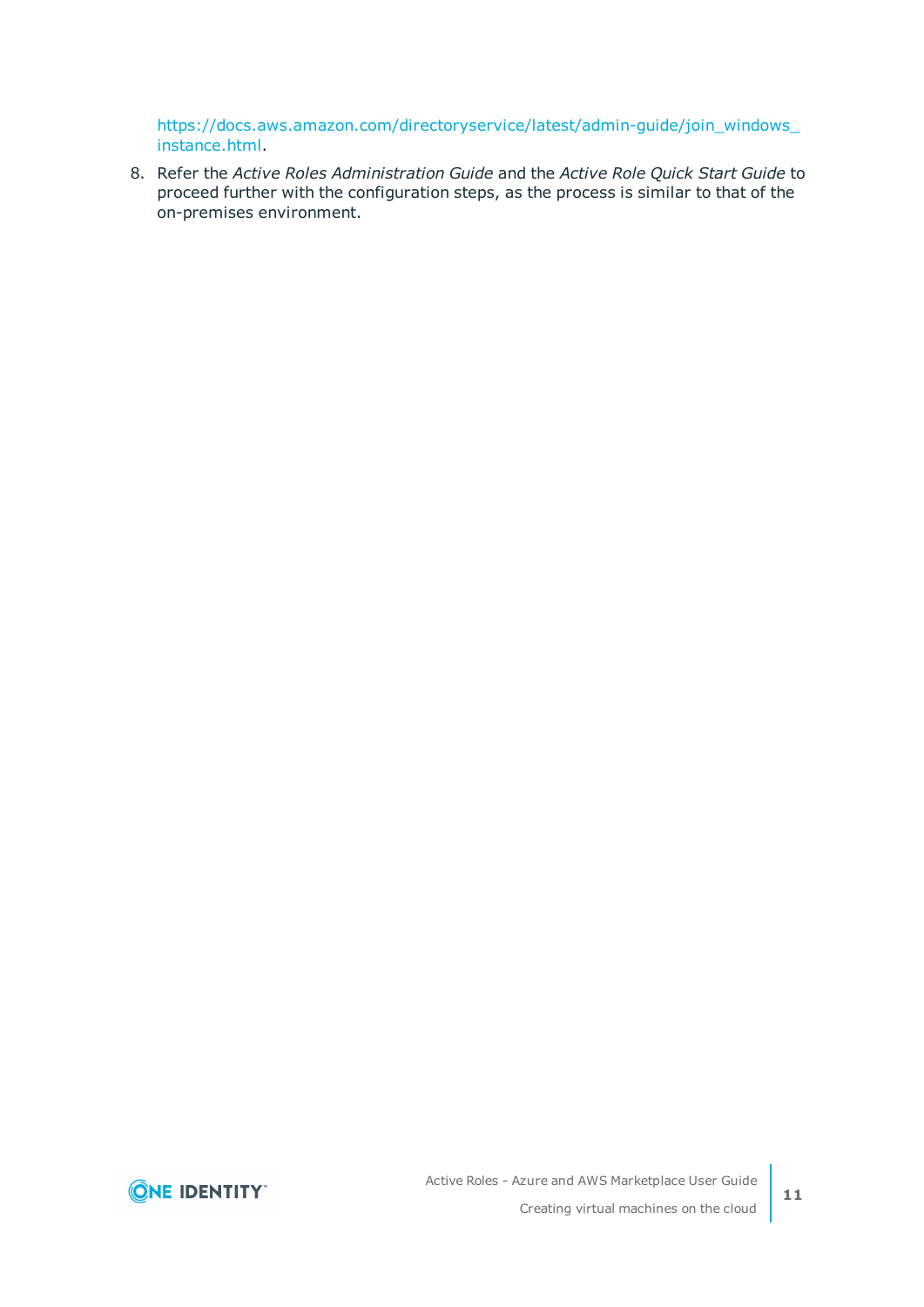# **Supported environment configurations**

<span id="page-11-0"></span>Active Roles support the following environment configurations.

- **Cloud only-** All required resources for Active Roles to function exist on the same cloud platform.
- **Cross-cloud** Some of the resources for Active Roles to function can be on another cloud platform. For example, AWS with Azure.

NOTE: Currently, Active Roles support AWS with Azure or Azure with AWS cloud platforms.

**• Hybrid on-premises**- Some of the resources for Active Roles to function can be on cloud and on the on-premises environment.

### **A** CAUTION:

- <sup>l</sup> **One Identity does not support or assist in configuring or troubleshooting network connectivity or performance issues related to network.**
- <sup>l</sup> **Currently, AWS EC2 instances that are preinstalled with Active Roles are not available on AWS Marketplace. However, with the AWS subscription you can create virtual machines or EC2 instances, install Active Roles, and configure them using the prerequisites and the procedure provided in the document.**

# <span id="page-11-1"></span>**Cloud-only setup**

In the cloud-only setup, all the resources required for Active Roles must be on same cloud platform.

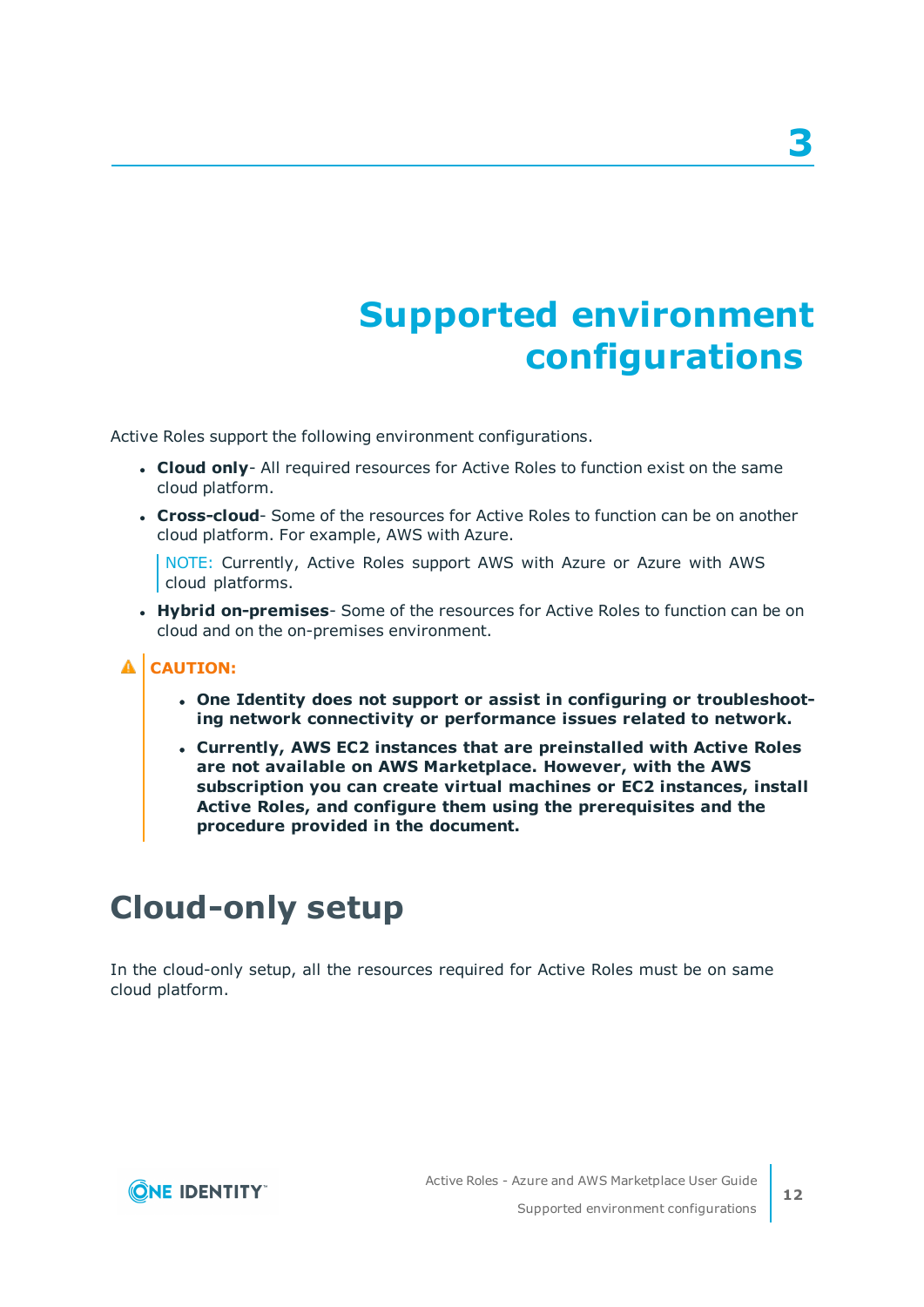## <span id="page-12-0"></span>**Cloud-only setup on Azure**

**CAUTION: Ensure that the virtual network is setup and virtual machines on Azure with the required resources, such as Active Directory, Exchange, and SQL are installed and configured. The Azure environment setup must be in same region for better performance.**

### *Configuring Azure VM with Active Roles*

- 1. Log on to the Azure portal with appropriate credentials.
- 2. Search for Active Roles Marketplace offer and create a virtual machine by providing required details.
- 3. Join the Active Roles installed virtual machine into the already created domain.
- 4. Configure Active Roles using the **Active Roles Configuration Center**.

For more information on configuring, see *Active Role Quick Start Guide* to proceed further with the configuration steps are similar to the on-premises configuration process.

### <span id="page-12-1"></span>**Cloud-only setup on AWS**

**CAUTION: Ensure that VPC (virtual private cloud), subnets, and route tables are already setup. EC2 Instances with Active Directory, Exchange and SQL are already installed and configured.**

### *Cconfiguring AWS EC2 instance with Active Roles*

- 1. Log into AWS Management Console.
- 2. Create an instance using Active Roles Marketplace AMI.
- 3. Join the Active Roles installed virtual machine into the already created domain.
- 4. Configure Active Roles using the **Active Roles Configuration Center**.

For more information on configuring, see *Active Role Quick Start Guide* to proceed further with the configuration steps are similar to the on-premises configuration process.

## <span id="page-12-2"></span>**Cross-cloud setup**

In Cross-cloud setup, some of the resources for Active Roles can be on another cloud platform. Example, AWS with Azure.

NOTE:

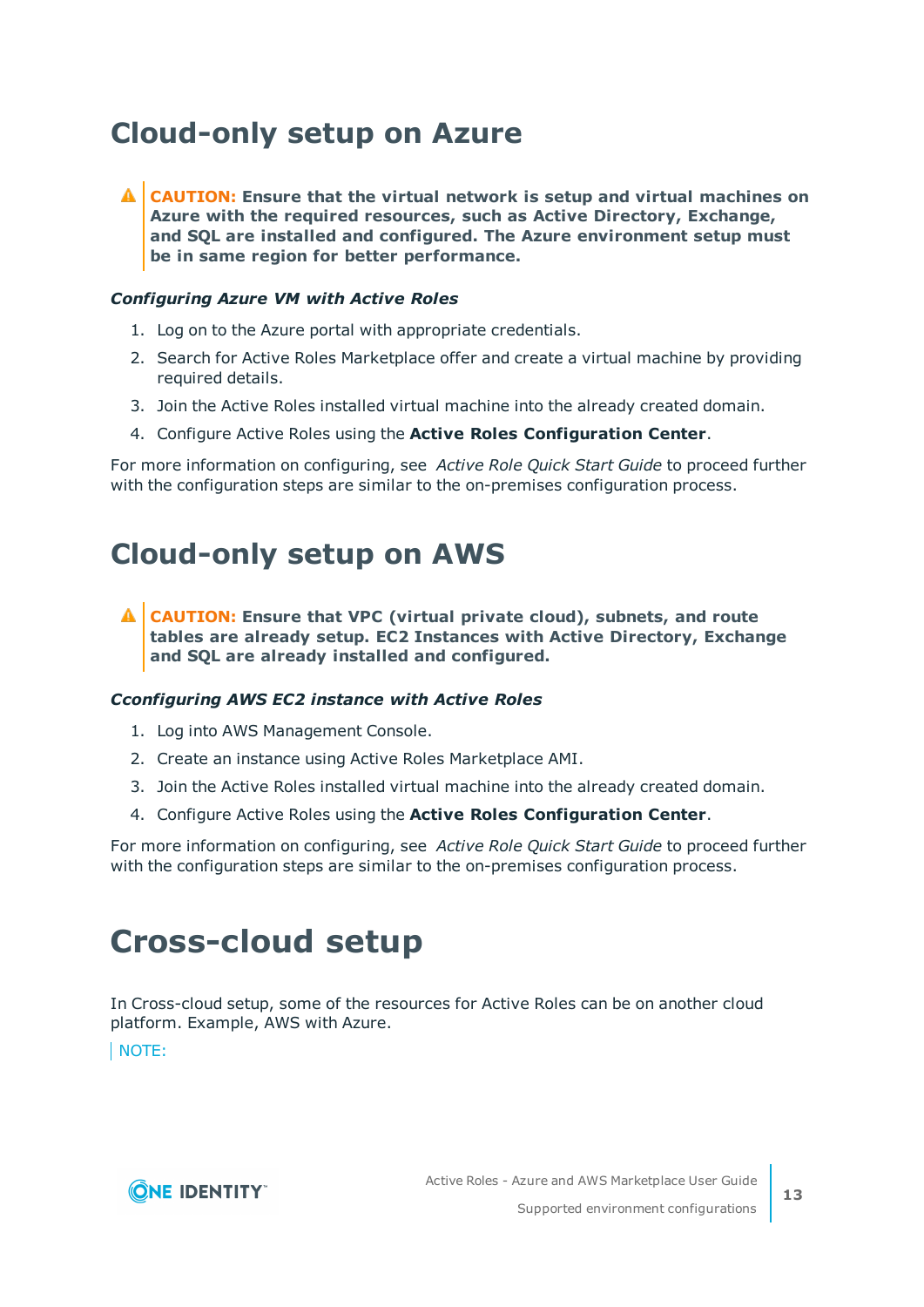- <sup>l</sup> Currently, Active Roles support AWS with Azure or Azure with AWS cloud platforms.
- One Identity recommends to use Active Roles and SQL Server on the same region.
- One Identity recommends to setup a Site-to-Site VPN between Azure and AWS.

### <span id="page-13-0"></span>**Cross-cloud setup between Azure and AWS**

This topic briefs about creating a Site to Site VPN connection between Azure and AWS cloud platforms. However, you can also create a VPN connection between Azure and AWS cloud platforms through any other alternative methods.

IMPORTANT: The IP Addresses mentioned in the steps below are used as an example. You can choose the IP addresses based on specific requirements.

### *Primary settings to be performed on Azure*

- 1. Create a virtual network. For example:
	- $\bullet$  Address space: For example  $10.0.0.0/16$ .
	- Subnet Address range: For example 10.0.0.0/24.
- 2. Create gateway subnet. For example 10.0.254.0/24.
- 3. Create a Public IP Address.
- 4. Create a virtual network gateway:
	- a. In the **Gateway Type** field, select VPN.
	- b. In the **VPN Type** field, select Route-based.
	- c. In the **Public IP Address** field, use the IP address created earlier.

NOTE: The deployment of the Azure Virtual Network Gateway may take several minutes to complete.

#### *Primary settings to be performed on AWS side*

- 1. Create a VPC.
- 2. Create a subnet. For example, 192.168.0.0/24.
- 3. Create an Internet gateway.
- 4. Attach the Internet gateway to the VPC.
- 5. Specify the Internet gateway at 0.0.0.0/0 in the route table.
- 6. Create a customer gateway. Check and enter the Public IP Address from Azure's virtual network gateway.
- 7. Create a Virtual Private Gateway and attach it to the VPC that is already created.
- 8. Create a Site-to-Site VPN connection by choosing Customer Gateway and Virtual Private Gateway created above and select Static from the Routing options and provide a static IP Prefix, for example, 10.0.0.0/24.

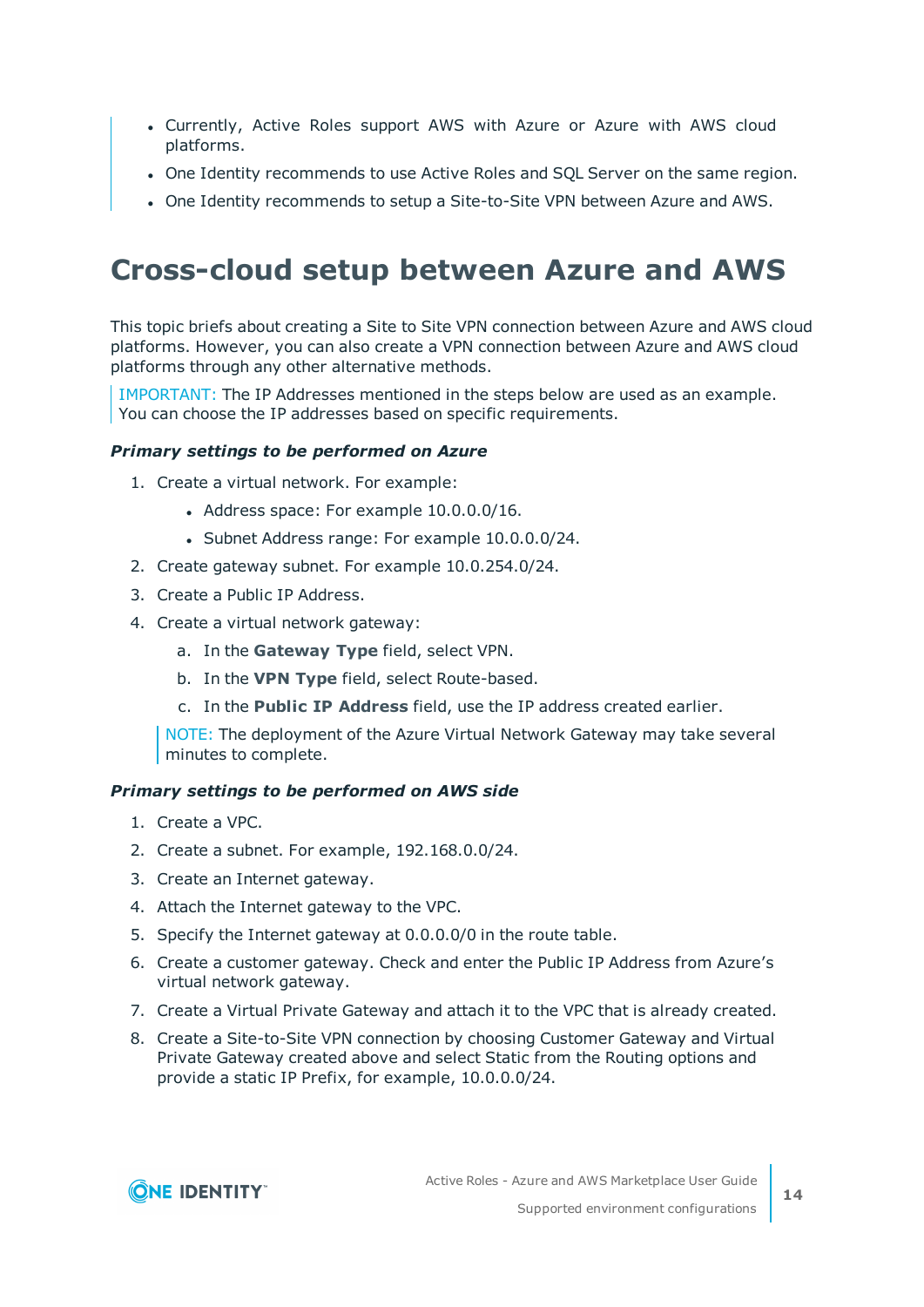- 9. After the VPN connection is available, click **Download Configuration** to download the configuration. Download the file with the following options:
	- Vendor- Generic
	- Platform- Generic
	- Software- Vendor Agnostic

NOTE: The file is downloaded as a .txt file with the network details.

### *Final steps to create tunnel between two sites*

- 1. On Azure, create a local network gateway. Provide the **IP Address** available in the downloaded configuration file from AWS. You can find it in **Outside IP Address | Virtual Private Gateway**.
- 2. Provide the **Address space**. For example, 192.168.0.0/24 (AWS IPv4 subnet CIDR details).
- 3. Navigate to **Local network gateway | Connections**.
- 4. Click **Add Connections**.
	- <sup>l</sup> Select Site-to-Site (IPsec) as the **Connection type**.
	- <sup>l</sup> Validate if the **Virtual network gateway** and **Local network gateway** details are populated.
	- <sup>l</sup> Copy the **Pre-Shared Key** value from the **IPSec Tunnel #1** available in the downloaded configuration file to the **Shared key (PSK)** field.
- 5. On AWS, add a virtual private gateway to the routing table. For example, 10.0.0.0/24 in Subnet Routing table.
	- <sup>l</sup> Optionally on Azure, create another local network gateway and have **IPSec Tunnel #2**. If a connection expires due to time signature or other factors, the connection still continues with the other gateway.
- 6. Ensure that **Azure Connection** and **Connection Status** is updated and the status **Connected** is displayed. AWS Site-to-Site VPN connection Tunnel status displays UP.
- <span id="page-14-0"></span>7. Ping the systems from both AWS and Azure to ensure successful communication.

# **Hybrid on-premises setup**

In the Hybrid on-premises setup, some of the resources for Active Roles can be on cloud and on-premises.

NOTE:

- Currently, Active Roles support AWS or Azure with on-premises platforms.
- One Identity recommends to use Active Roles and SOL Server to be in the same region.
- One Identity recommends to setup a Site-to-Site VPN between the cloud (Azure or

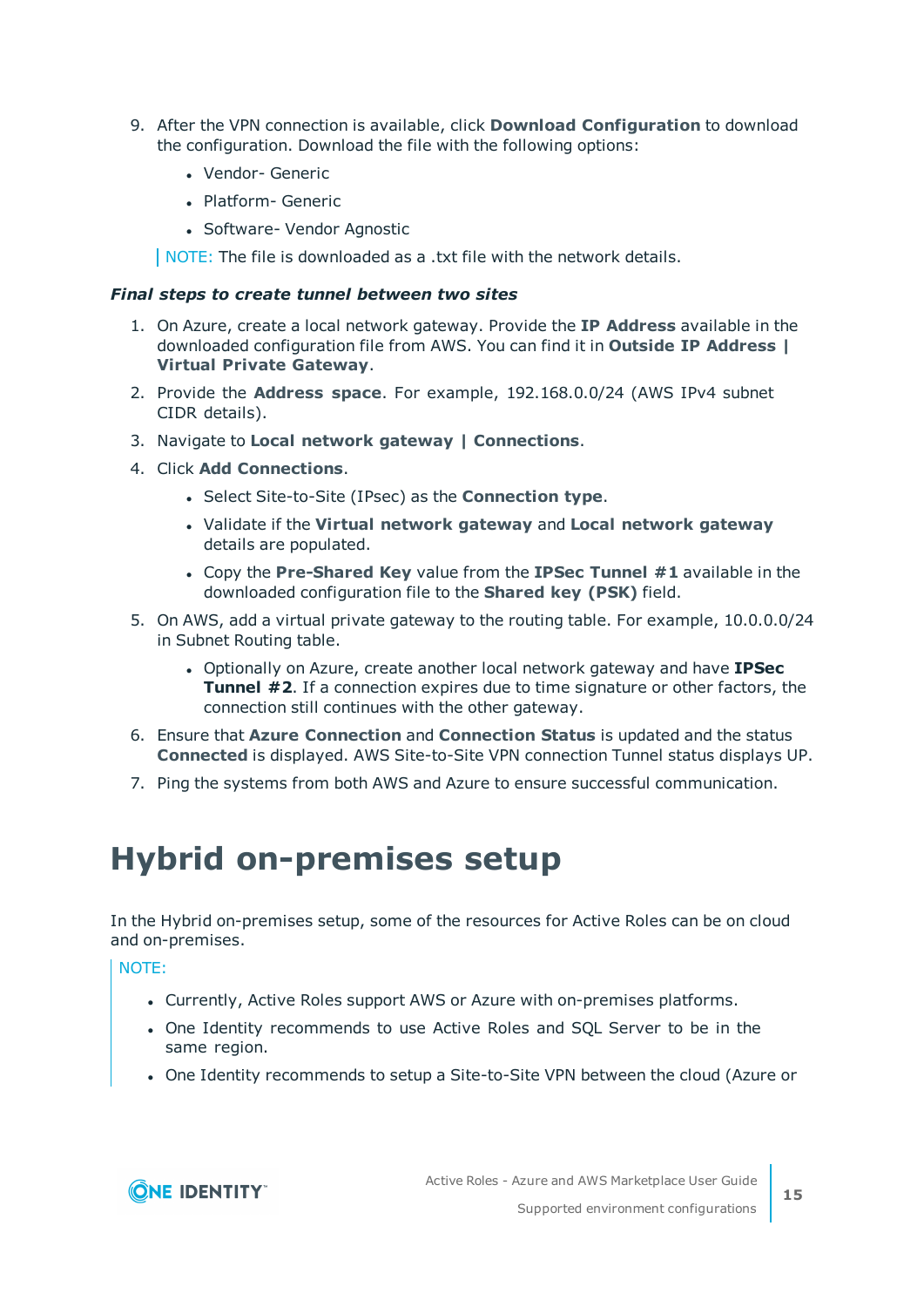AWS) and on-premises. A Site-to-Site VPN gateway connection is used to connect your on-premises network to a cloud virtual network over an IPsec/IKE (IKEv1 or IKEv2) VPN tunnel. This type of connection requires a VPN device located onpremises that has an externally facing public IP address assigned to it.

### <span id="page-15-0"></span>**Site-to-Site VPN connection on Azure**

Before you begin to create a Site-to-Site VPN connection on Azure, ensure the following aspects:

- A compatible VPN device is available and the administrator can configure it.
- An externally facing public IPv4 address is available for the VPN device.
- Familiarity with the IP address ranges located on the on-premises network configuration.
- Choose the same location or region for all Azure resources.

### *Configuring a Site-to-Site VPN*

- 1. Create a resource group in desired region
- 2. Create a virtual network with required address space
- 3. Create a Gateway subnet in the above virtual network
- 4. Create a Public IP address
- 5. Create the VPN gateway using the above Public IP address
- 6. Create the local network gateway using the Public IP Address of on-premises and mention the IP address space of on-premises network
- 7. Configure your VPN device
- 8. Create the VPN connection under Local network Gateway created above
- 9. Ensure Shared Key provided in Connection matches with on-premises
- 10. Verify the VPN connection status shows Connected

For more information on creating a Site-to-Site VPN gateway connection from the onpremises network to the Azure VNet, see [https://docs.microsoft.com/en-us/azure/vpn](https://docs.microsoft.com/en-us/azure/vpn-gateway/vpn-gateway-howto-site-to-site-resource-manager-portal)[gateway/vpn-gateway-howto-site-to-site-resource-manager-portal.](https://docs.microsoft.com/en-us/azure/vpn-gateway/vpn-gateway-howto-site-to-site-resource-manager-portal)

#### *Configuring Active Roles with on-premises domain controller*

After the Site-to-Site VPN connection is set and running, configure Active Roles with onpremises domain controller.

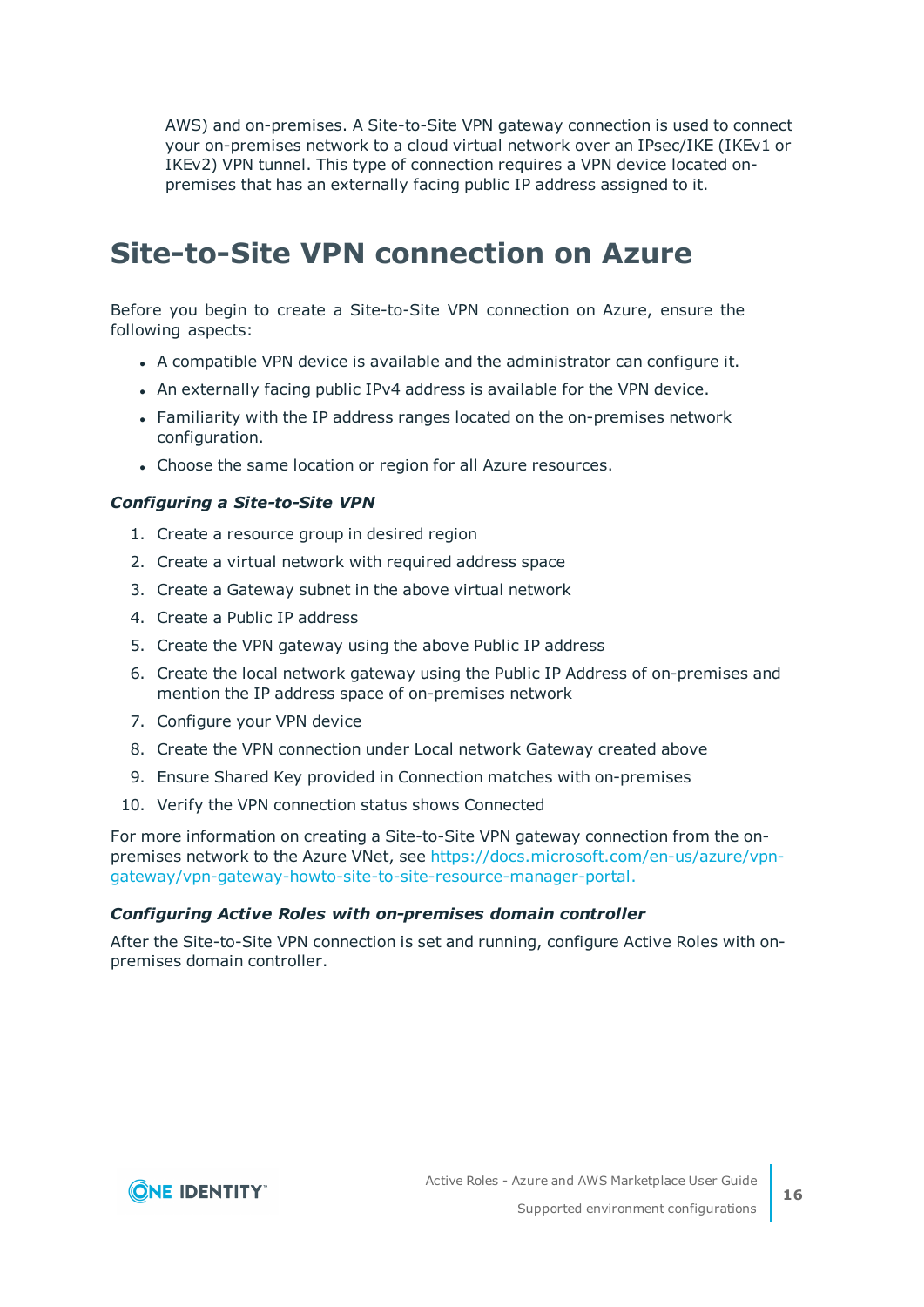## <span id="page-16-0"></span>**Site-to-Site VPN connection on AWS**

Before you begin to create a Site-to-Site VPN connection on AWS, ensure the following aspects:

- A compatible VPN device is available and the administrator can configure it.
- An externally facing public IPv4 address is available for the VPN device.
- Familiarity with the IP address ranges located on the on-premises network configuration.
- Choose the same location or region for all AWS resources.

### *Configuring a Site-to-Site VPN*

- 1. Create a Customer Gateway using the Public IP address of on-premises network
- 2. Create a Virtual Private Gateway and attach it to the VPC.
- 3. Enable Route Propagation in the route table.
- 4. Update the Security Group.
- 5. Create a Site-to-Site VPN connection by choosing Customer Gateway and Virtual Private Gateway created above.
- 6. After the VPN connection is available, click Download Configuration to download the configuration. Download the file with the following options:
	- Vendor- Generic
	- Platform- Generic
	- Software- Vendor Agnostic
- 7. Configure the Customer Gateway/VPN Device.
- 8. Ensure the AWS Site-to-Site VPN connection Tunnel status displays UP.

For more information on creating a Site-to-Site VPN gateway connection from the onpremises network to AWS, see

[https://docs.aws.amazon.com/vpn/latest/s2svpn/SetUpVPNConnections.html.](https://docs.aws.amazon.com/vpn/latest/s2svpn/SetUpVPNConnections.html)

After the Site-to-Site VPN is created and running configure Active Roles with the on– premise domain controller.